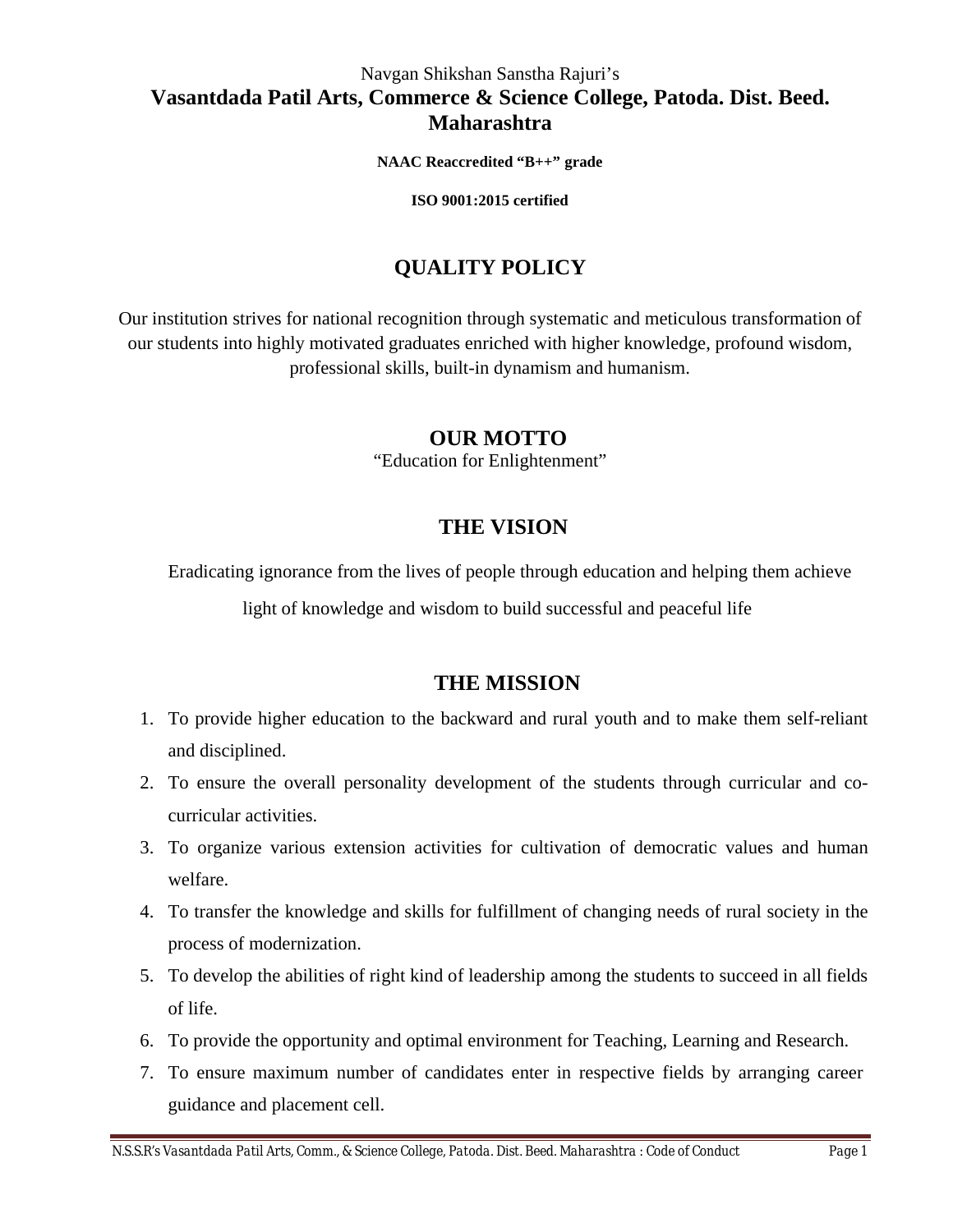# **CODE OF CONDUCT FOR STUDENTS**

#### **YOU MUST:**

- 1. Treat all members of the College community with respect and courtesy.
- 2. Be ambassadors for the College in the local area: be courteous and polite to members of the local community.
- 3. Attend all lectures and practical, unless ill or for another unavoidable reason. Be punctual. Arrive before 5 minutes of commencement of lectures. If arrive late, do not wander in college campus; Instead, sit in the library. Maintain an attendance rate of at least 75%.
- 4. Do all your work to deadline and to the best of your ability.
- 5. Spend about five hours on average per week per subject working outside the classroom.
- 6. Respect the facilities, books and resources provided to assist you in your studies.
- 7. Preserve and protect computers, furniture, boards, glass windows and other articles of college.
- 8. Bring your ID to college and show it to any member of the college staff when asked.
- 9. Switch off phones and store them out of sight in class, unless by permission of the teacher.
- 10. Be available for college work and activities organized in college.
- 11. Strictly follow rules and regulations of the College authority.

## **YOU MUST NOT:**

- 1. You must not bring non-students onto the College campus or allow anyone else to follow you through the gates without an ID.
- 2. You must not drop or leave litter around the College campus.
- 3. You must not eat in classrooms or bring fast food into the college buildings.
- 4. You must not smoke or use tobacco in any part of the College campus.
- 5. You must not be in possession of any bladed articles, offensive weapons or firearms.
- 6. You must not be under the influence of alcohol, illegal drugs, any other non-prescribed psychoactive substances, or bring any of these into College.
- 7. You must not engage in any violent or threatening behaviour.
- 8. You must not tease, harass or discriminate against any member of the College community.
- 9. You must not use College facilities to send or view any obscene, offensive or illegal material.
- 10. You must not behave in a manner, within or outside College, that may bring the College into disrepute. This includes any criminal or antisocial behaviour.
- 11. You must not participate in any political movement and related activities like distributing pamphlets, handbills, brochures, posters in college campus.
- 12. If any students misbehaves with a teacher, non-teaching staff or students in college campus, Or violates any of the rules and regulations of college, he or she will be:
	- Dismissed from the college
	- Disqualified to appear for examinations
	- Not allowed to seek admission again in this college
- 13. You must not bring mobile phone, pager or such electronic devices during examinations.
- 14. You must follow rules and regulations laid by the University/Board time to time during examinations.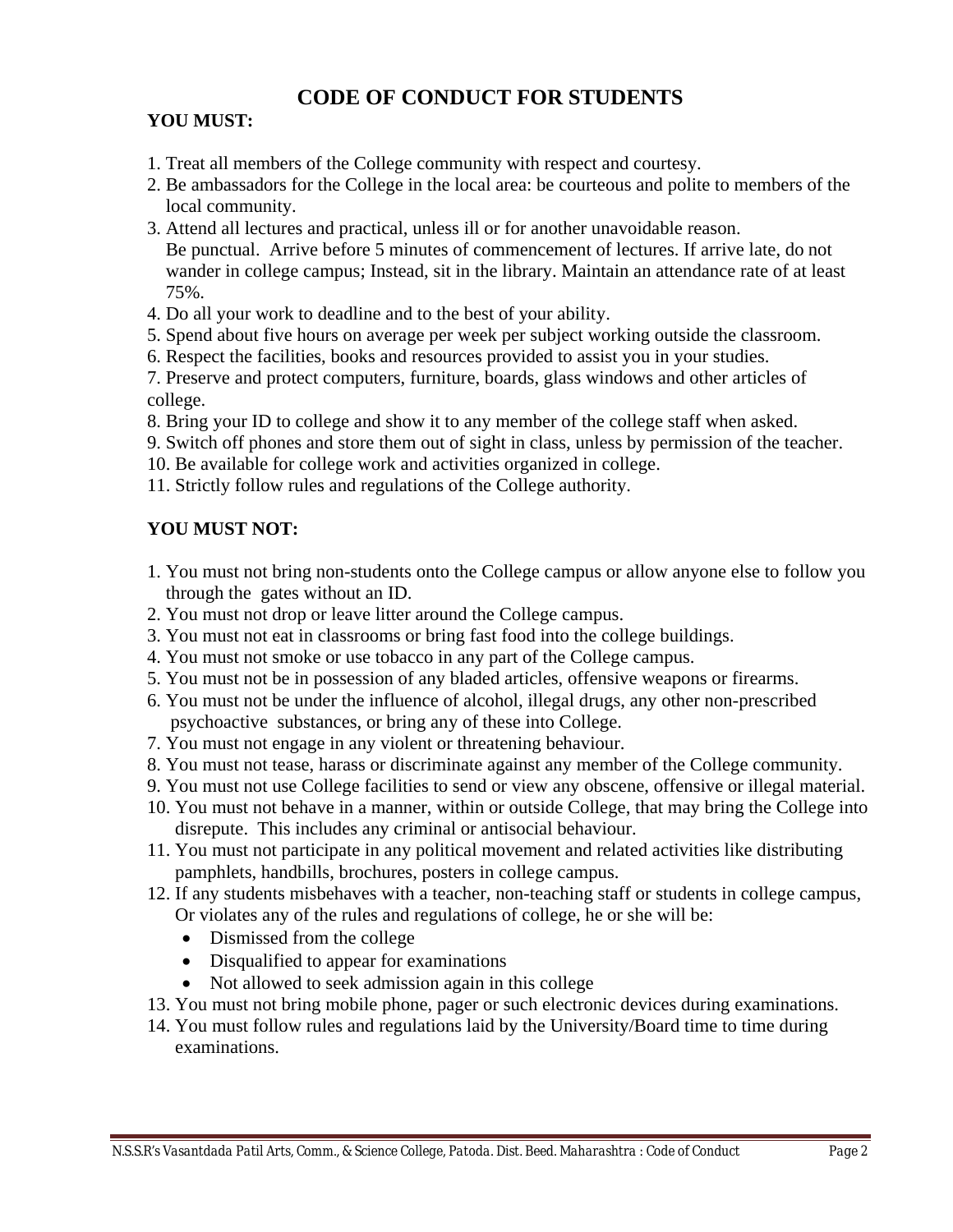# **CODE OF CONDUCT FOR TEACHERS**

#### **Responsibility and Accountability**

- 1. Teachers should handle the subjects assigned by the Head of the Department
- 2. Teachers should complete the syllabus in time. Teachers shall produce good results in the subjects handled by them and are accountable for the same.
- 3. 'Parent-Teacher' mentoring system must be effectively implemented. Teachers shall monitor the respective group of students who are attached to them.
- 4. Assignment topics/Class tests/tutorials for each course are to be given to the students as mentioned in academic calendar in each semester.
- 5. Assignments should be written in Project Books/Note Books. The Note Books are to be collected from the students in time and returned to the students after correction.
- 6. The answer books of Class tests are to be valued and marks are to be informed to the students. Marks for the assignments, Tests, Seminars if attended are to be entered in the mark list of Internal Examinations of the students.
- 7. Teachers should be good counselors and facilitators. They should help, guide, encourage, inspire and assist the students to ensure that the Teaching-Learning Process is effective and successful. Value based education must be their motto.
- 8. Teachers should maintain decorum both inside and outside the classroom and set a good example to the students.
- 9. Teachers should carry out other academic, co-curricular, extra-curricular and organizational activities that may be assigned to them from time to time.
- 10. Teachers should take responsibility of not only teaching the students but also to shape their overall personality for making them an ideal citizen.

#### **Punctuality and Attendance**

- 1. Teachers must report in time to duty as per the working hours prescribed and should be available in the campus unless and otherwise they are assigned duties elsewhere.
- 2. Prior written permission should be obtained for reporting late in the morning or leaving early in the evening. Teachers should stay in their departments. Permission for going out of the College shall not be given during the working hours.
- 3. Teachers should put a thumb mark on biometric machine in prescribed time and sign the attendance register while leaving from duty.
- 4. Teachers must be aware that their workload is 40 hours a week even though their maximum class hours per week are variable.
- 5. Teachers are expected to be present in the college campus atleast 10 minutes before the College beginning time.
- 6. Teachers should remain in the campus till the end of the College hours.

#### **Leave**

- 1. Prior written permission is required from the Principal/Vice Principal at least a day in advance while availing CL/DL/SL. Not more than 25% of staff members in a Department will be allowed to go on any leave on a particular day.
- 2. Only 8 Casual Leaves can be availed during an Academic Year.
- 3. All must report for duty on the reopening day and the last working day of each semester.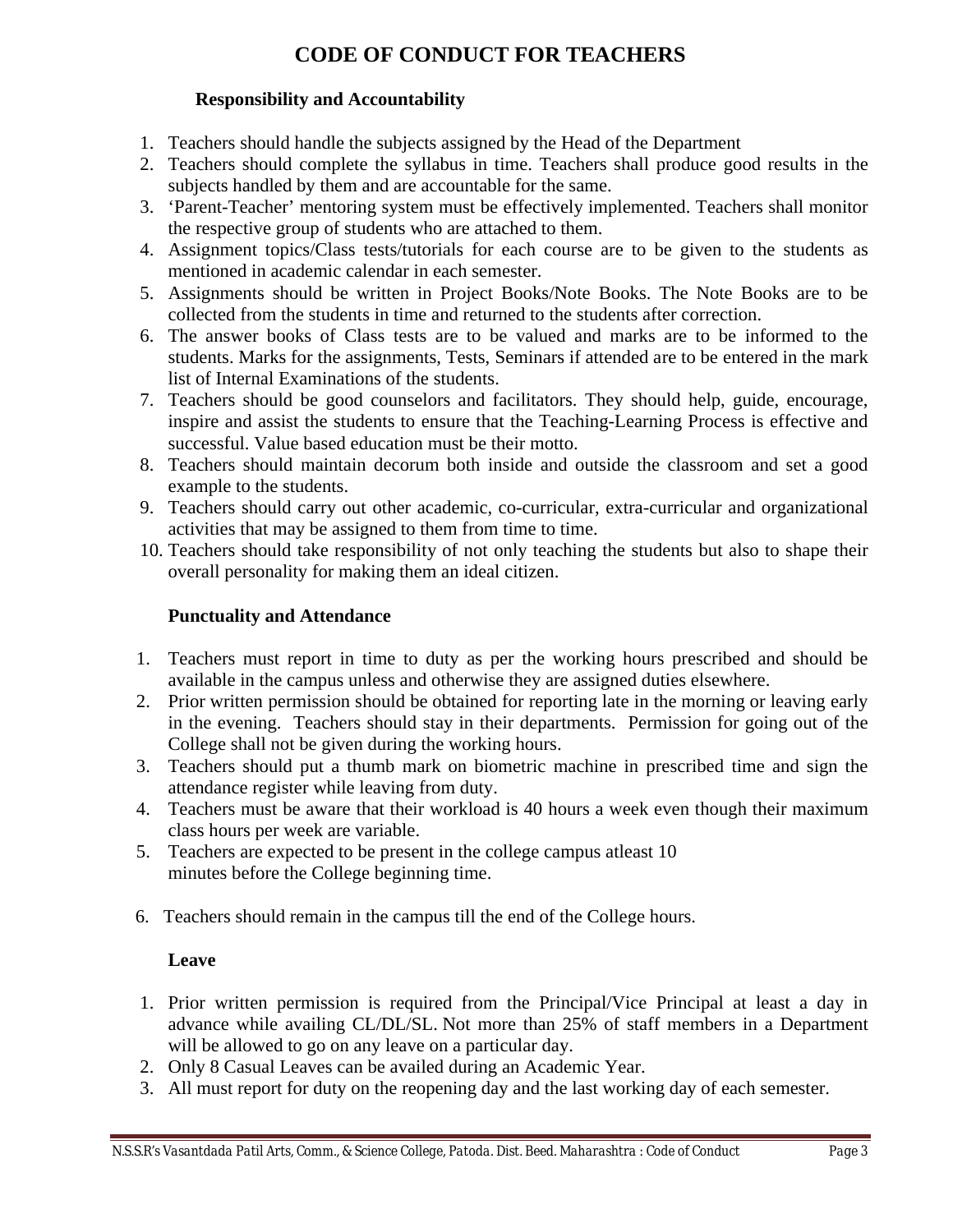- 4. Medical Leave will be sanctioned only for medical reasons. Medical Certificate will be verified for its genuineness.
- 5. Study leave for higher studies will be granted at the discretion of the management.

#### **Publication of Research Papers & Books and Participation in Seminars, Conferences etc.**

- 1. Staff members are encouraged to write books, publish articles in reputed Journals and present papers in Seminars and Conferences.
- 2. Staff members are encouraged to take up Research projects.
- 3. Staff members should also attend Faculty Development Programmes, Quality Improvement Programmes etc. to update their knowledge.
- 4. Staff members are encouraged to undergo Practical Training in Industry and can take consultancy work as part of Industry – Institute interaction.
- 5. The best performing teacher in Academic, Administrative and Extension activities will be felicitated with Best Teacher Award on 5 September of each Academic Year.

#### **General Rules**

- 1. No teacher should involve himself/ herself in any act of moral turpitude on his / her part which may cause impairment or bring discredit to the institution or Management.
- 2. Teachers Associations should not be formed without the permission of the Management.
- 3. No teacher should involve himself or herself in any form of political activity inside or outside the campus.
- 4. Teachers should attend the College neatly dressed. Dress regulations should be followed as the occasion demands. Lady teachers should be soberly dressed up.
- 5. Teachers should not participate in any strikes or demonstrations either inside or outside the campus.
- 6. Any instructions issued by the Competent Authority by way of Circulars from time to time must be complied with.
- 7. No teacher shall send circulars / distribute handbills to the staff, organize meetings in the campus without permission from the Principal.
- 8. Teachers are barred from using cell phones while taking classes.
- 9. Teachers must always wear their identity cards while inside the college premises.
- 10 Heads of Departments must submit the Department's time table, Individual teacher's time tables, Annual Teaching Plan, Annual Plan of Co-curricular activities to the Principal and IQAC before teaching session of each semester. Any change must also be reported to the Principal in writing.
- 11. Heads of Departments must submit all reports one week prior to closing of the semester.
- 12. Teachers are encouraged to conduct research on their topic of interest. Management will provide necessary infrastructure for the same.
- 13. Each Department must conduct at least three special meetings in each semester.
- 14. Teachers must attend and actively participate in departmental academic meetings, seminars, programs organized by other departments, college functions like Birth anniversary, Commemoration day and all other functions organized by college authority.
- 15. Teachers are expected to Volunteer, to take up extra classes for students of Certificate, Diploma, other Career Oriented Programmes, Remedial coaching for slow learners.
- 16. No representation to any Government authority or University in the name of the College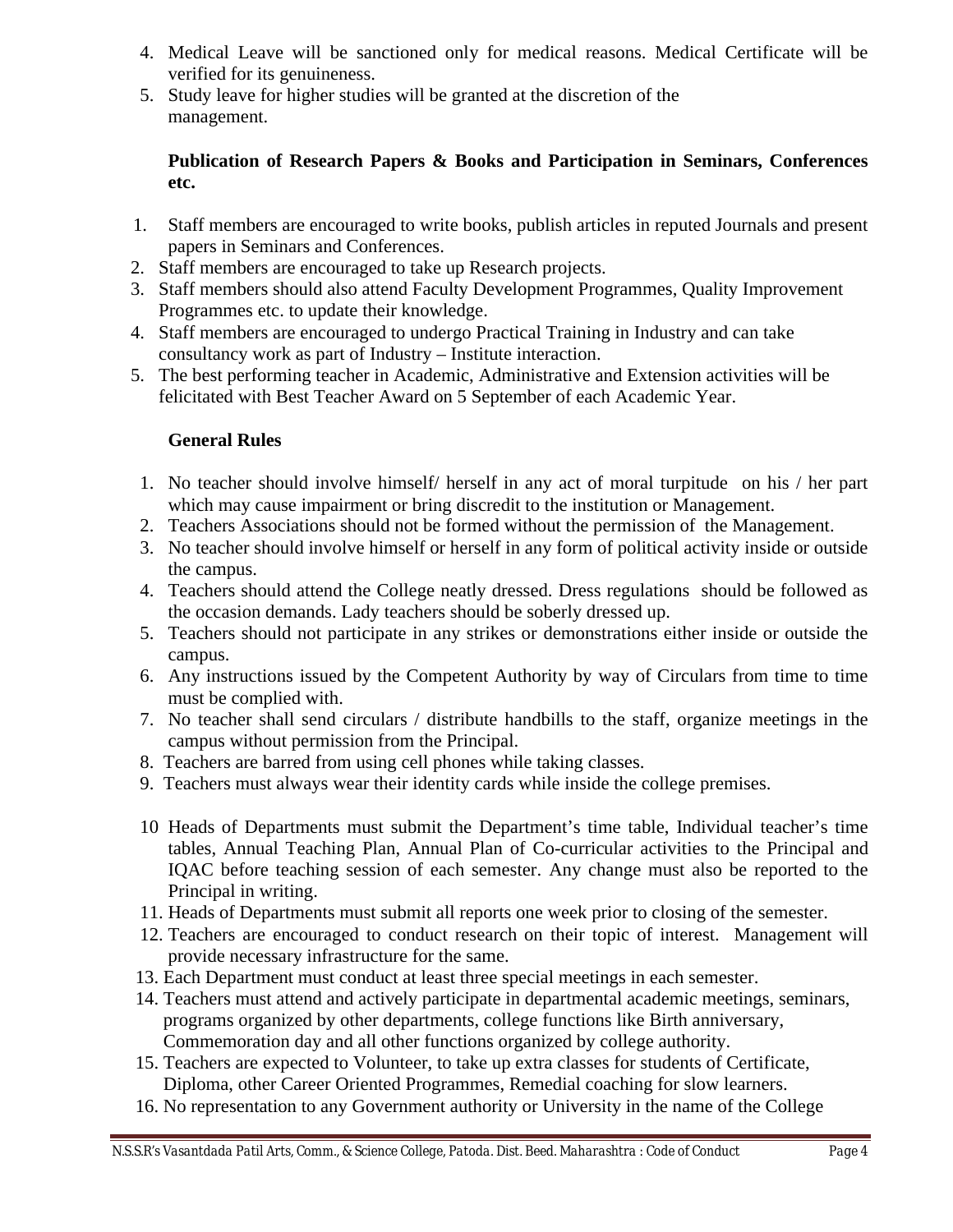should be made, by any teacher, without the Principal's permission.

- 17. Duties and Service conditions of the Teachers as framed in Maharashtra Public University Act 2016, must be strictly followed.
- 18. HODs are responsible for all the college properties belonging to their department. It is their responsibility to keep them clean and in working order. Any loss or damage to their property (like, tables, chairs, lab equipment, chemicals, electrical appliances) must be reported to the Principal in writing immediately. It is their duty to extract work from the Non- Teaching staff in keeping the Department clean & Tidy.
- 19. All department meetings of Teachers or meetings of Academic/Administrative committees shall be held only after 2.30 p.m. and not during class hours.

#### **Disciplinary Action**

Violation or non-observance of the service rules will invite punishment either in the form of censure or deferment of increment or suspension or termination from service after a due enquiry at the discretion of the management.

The Management appeals to all staff members to work as a team in institution-building and in upgrading our institution into one of Excellence in Higher Learning.

## **CODE OF CONDUCT FOR NON-TEACHING STAFF**

- Every staff employed in the college shall discharge his/her duties efficiently and attentively and shall follow the rules and regulations.
- It is mandatory on the staff of the college to do any work in connection with an examination conducted by the University or College.
- No Staff employed in a college shall absent himself from his/her duties without prior permission. In case of sickness or absence on medical ground, a medical certificate to the satisfaction of the college authorities shall be produced within a week.
- No Staff employed in a college shall engage directly or indirectly in any trade or business. In the case of remunerative work like private tuition etc.
- No staff employed in the college shall send any application for employment under any other agency, except through the Principal.
- When a staff employed in a college seeks to accept honorary work without detriment to his/her duties prior permission of the Principal in writing shall be obtained.
- Any staff employed in a college when involved in criminal proceedings shall inform the Principal of each proceeding.
- No staff employed in a college shall engage himself/herself in any political activity. He / She shall not associate with any political party or any organization which takes part in politics or shall subscribe to, or assist in any other manner, any political movement.
- No staff employed in a college shall contest or participate in or canvas for any candidate in any election.
- No staff employed in a college shall bring or attempt to bring any political or other influence on his/her superior authority in respect of his/her individual service interests.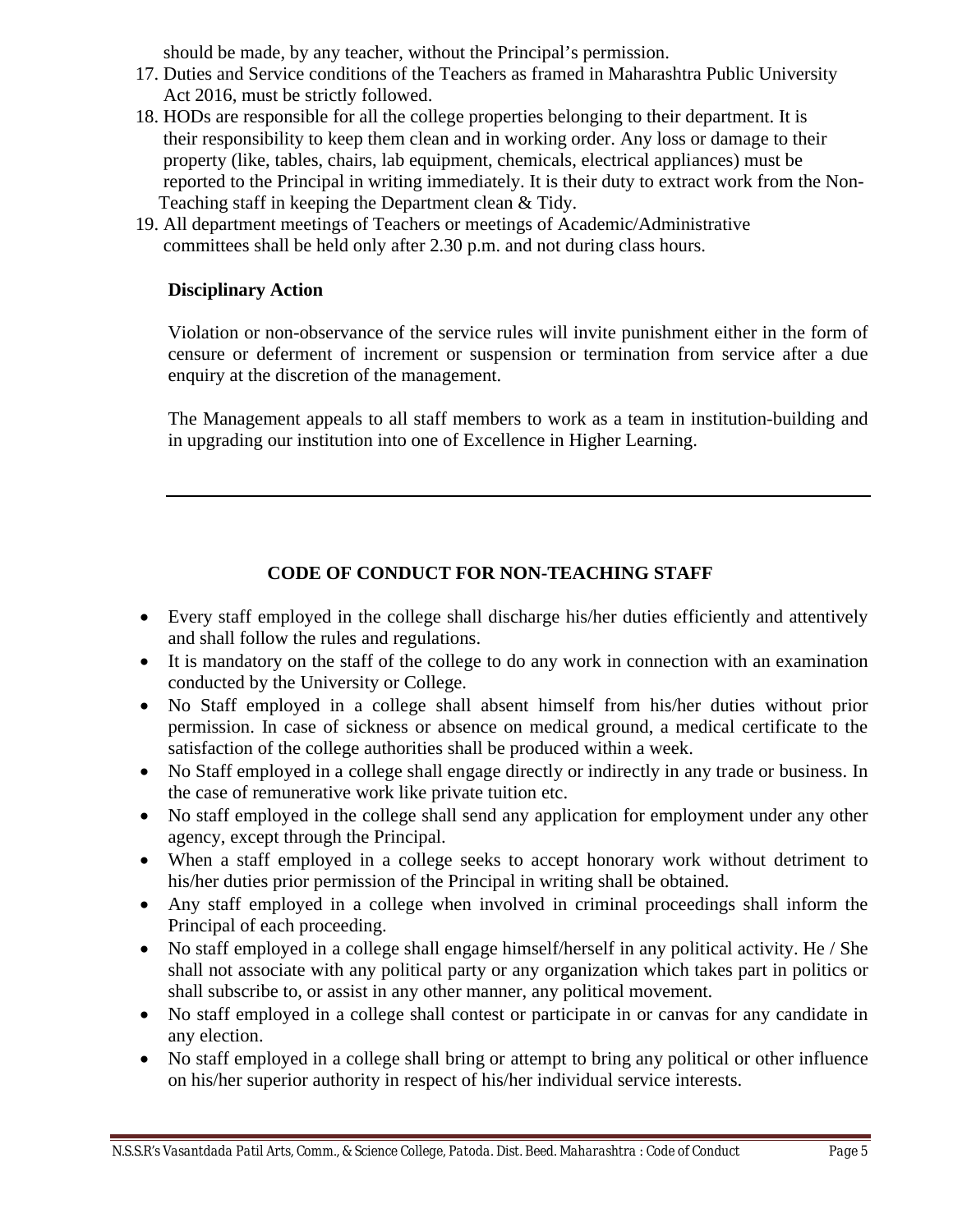- No staff employed in a college shall engage himself/herself or participate in any activity which is anti-secular or which tends to create disharmony in society or in any demonstration which is prejudicial to the interests of the sovereignty and integrity of India, the security of States, friendly relation with foreign States, Public order, decency or morality or which involves contempt of court, defamation or incitement to an offence.
- No staff employed in a college shall indulge in any criticism of the policies of the Government either directly or indirectly or participate in activities which bring disrepute to the Government.
- All non-teaching staff should wear uniform while attending College duties.

### **DUTIES / CODE OF CONDUCT FOR OFFICE SUPERINTENDENT**

- 1. To provide secretarial support to the Principal and College Development Committee.
- 2. To maintain general discipline, safety, cleanliness of premises, library, hostels, etc.
- 3. To handle the Students' Section, Establishment Section, Record Section, Stores and Purchase Section, maintenance related activities and Control of Centralized activities.
- 4. To ensure that documented Quality Management System is followed at various stages of administrative processes.
- 5. To execute the admission process and University Examination process of students.
- 6. To handle student grievance and taking remedial actions.
- 7. To execute attendance monitoring, salary payments to faculty & staff.
- 8. To handle complaints of non-teaching staff and ensuring corrective actions.
- 9. To execute any other assignments given by Management and Principal
- 10. To distribute duties amongst non-teaching staff and monitor their performances.
- 11. To recommend to the Principal / College Development Committee a disciplinary action against non-teaching employee.

## **DUTIES / CODE OF CONDUCT FOR LIBRARIAN**

- 1. To implement all library rules as defined by the management.
- 2. To ensure that documented Quality Management System is followed at various stages of library processes.
- 3. To be responsible for overall functioning of the library.
- 4. To be responsible for procurement of recommended books, daily newspapers, journals, magazines, videos, CD's, audio cassettes, e books , online resources etc. and renewal of books / magazines.
- 5. To display all technical articles, literature and new arrivals.
- 6. To circulate  $\&$  distribute magazines, literature etc. to faculties  $\&$  students and maintain records of the same.
- 7. To maintain Visitors' Record in library.
- 8. To promote and propagate Reading Culture amongst staff and students.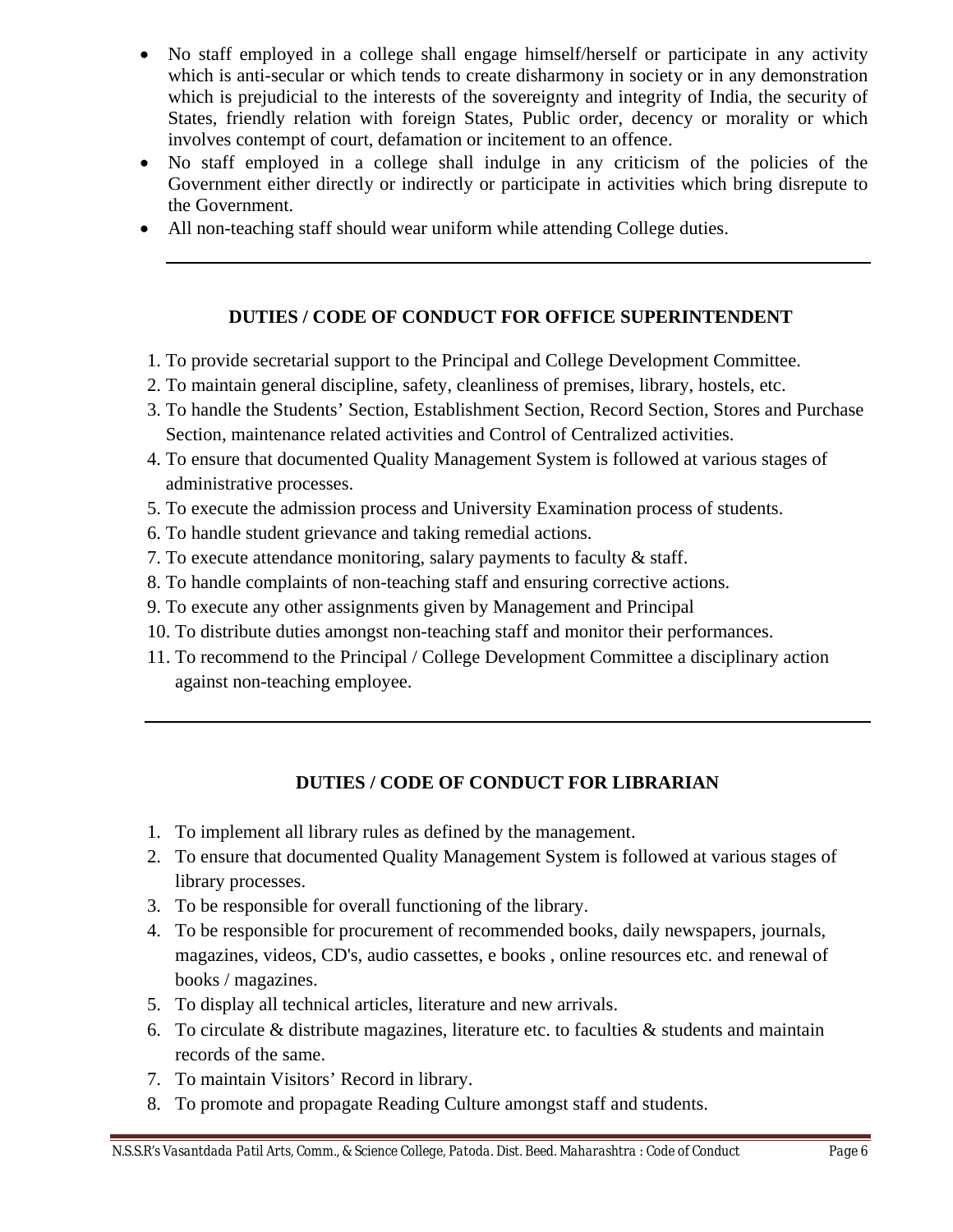- 9. To assist Publicity Committee for collection of newspaper cuttings.
- 10. To distribute duties amongst library staff and monitor their performances.
- 11. To execute any other work given by the Principal/CDC.

#### **CODE OF CONDUCT FOR PRINCIPAL**

- The Principal should oversee and monitor the administration of the academic programmes and general administration of the Institute to ensure efficiency and effectiveness in the overall administrative tasks and assignments.
- The Principal should plan the budgetary provisions and go through the financial audited statements of the Institute.
- The Principal has authority to take all the necessary actions as and when required to maintain discipline in the Institute.
- The Principal should form various college level committees which are necessary for the development of the Institute.
- The Principal should encourage Faculty Members to update their knowledge by attending Faculty Development Programs like Orientation / Refresher / Short Term Courses and seminars / workshops / conference.
- The Principal should encourage Faculty Members to author books and publish research papers in reputed International / Indian Journals / Magazines and Periodicals.
- The Principal should provide leadership, direction and co-ordination within the Institute.
- The Principal should periodically review this Code of Conduct.
- The Principal is responsible for the development of academic programmes of the Institute.
- The Principal should arrange meetings of any of the authorities, bodies or committees, as and when required.
- The Principal should ensure that directions issued by the management are strictly complied with or, as the case may be, implemented.
- The Principal should ensure that quality in education and academic services is maintained for continuous improvement and turn the students into better individuals and responsible citizens of the country.
- The Principal should ensure that the long-term and short-term development plans of the Institute in their academic programmes are duly processed and implemented through relevant authorities, bodies, committees and its members.
- The Principal should forward confidential report of all staff members of the Institute and submit it to the Management.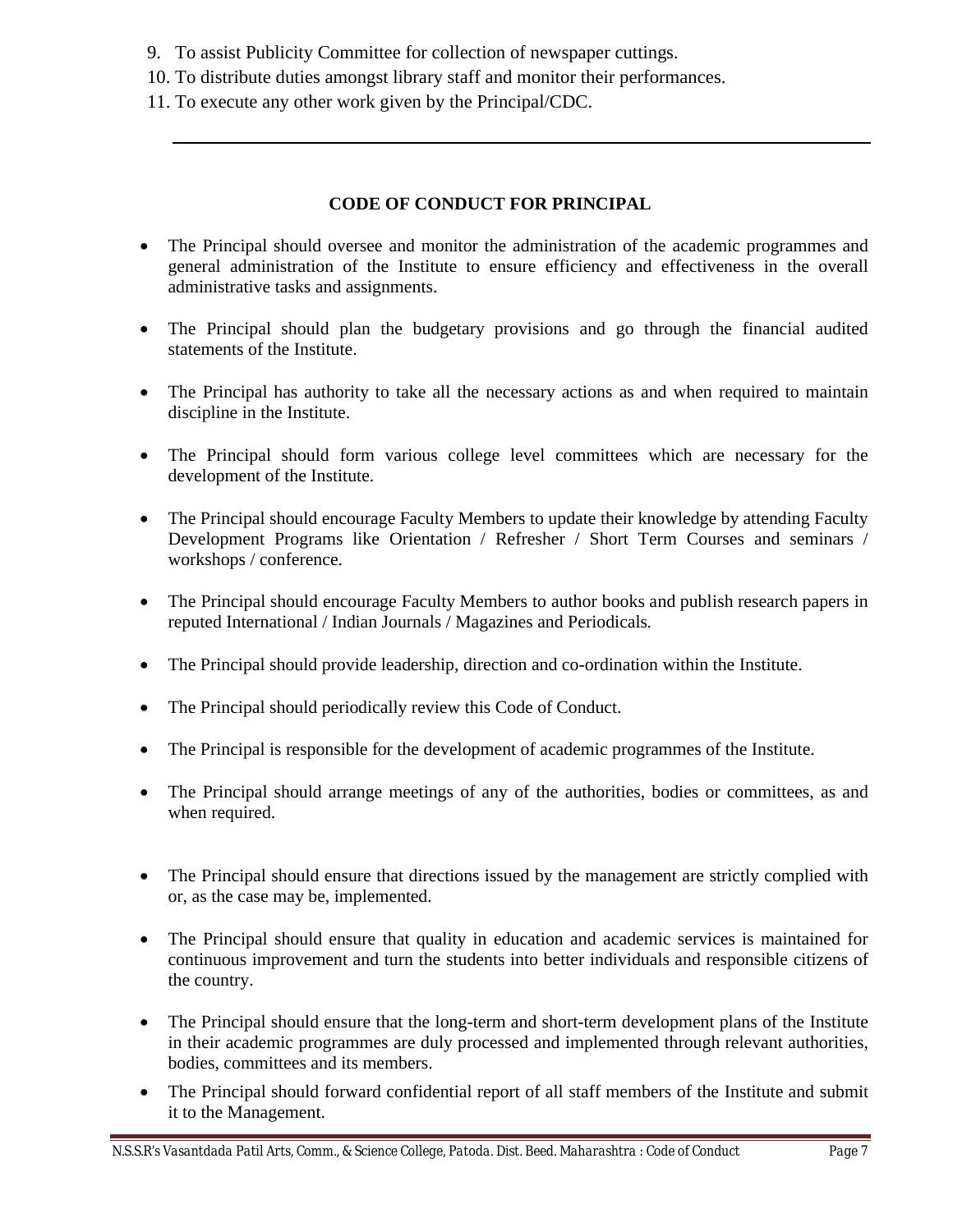- The Principal shall be responsible for submission of an annual report on the progress achieved in different developmental and collaborative programmes to the various committees and Management.
- Being the head of institution the Principal is expected to be a leader, motivator and guide to the entire teaching and non-teaching staff.

#### **CODE OF CONDUCT FOR COLLEGE DEVELOPMENT COMMITTEE (CDC)**

- **The College Development Committee shall be constituted as mentioned in Maharashtra Public University Act 2016.**
- The College Development Committee shall meet at least four times in a year.
- Elected and Nominated members shall have a term of five years from the date of election or nomination. If any vacancy occurs in the office of such member, the vacancy shall be filled within three months by the Principal and the member so appointed shall hold office for the residual term for which the earlier member shall have held the office if the vacancy had not occurred.
- The College Development Committee shall prepare an overall comprehensive development plan of the college regarding academic, administrative and infrastructural growth, and enable college to foster excellence in curricular, co-curricular and extra-curricular activities ;
- Decide about the overall teaching programmes or annual calendar of the college;
- Recommend to the management about introducing new academic courses and the creation of additional teaching and administrative posts ;
- Take review of the self-financing courses in the college, if any, and make recommendations for their improvement ;
- Make specific recommendations to the management to encourage and strengthen research culture, consultancy and extension activities in the college ;
- Make specific recommendations to the management to foster academic collaborations to strengthen teaching and research ;
- Make specific recommendations to the management to encourage the use of information and communication technology in teaching and learning process ;
- Make specific recommendations regarding the improvement in teaching and suitable training programmes for the employees of the college ;
- Prepare the annual financial estimates (budget) and financial statements of the college or institution and recommend the same to the management for approval ;
- Formulate proposals of new expenditure not provided for in the annual financial estimates (budget) ;
- Make recommendations regarding the students' and employees' welfare activities in the college or institution ;
- Discuss the reports of the Internal Quality Assurance Committee and make suitable recommendations ;
- Frame suitable admissions procedure for different programmes by following the statutory norms ;
- Plan major annual events in the college, such as annual day, sports events, cultural events, etc. ;